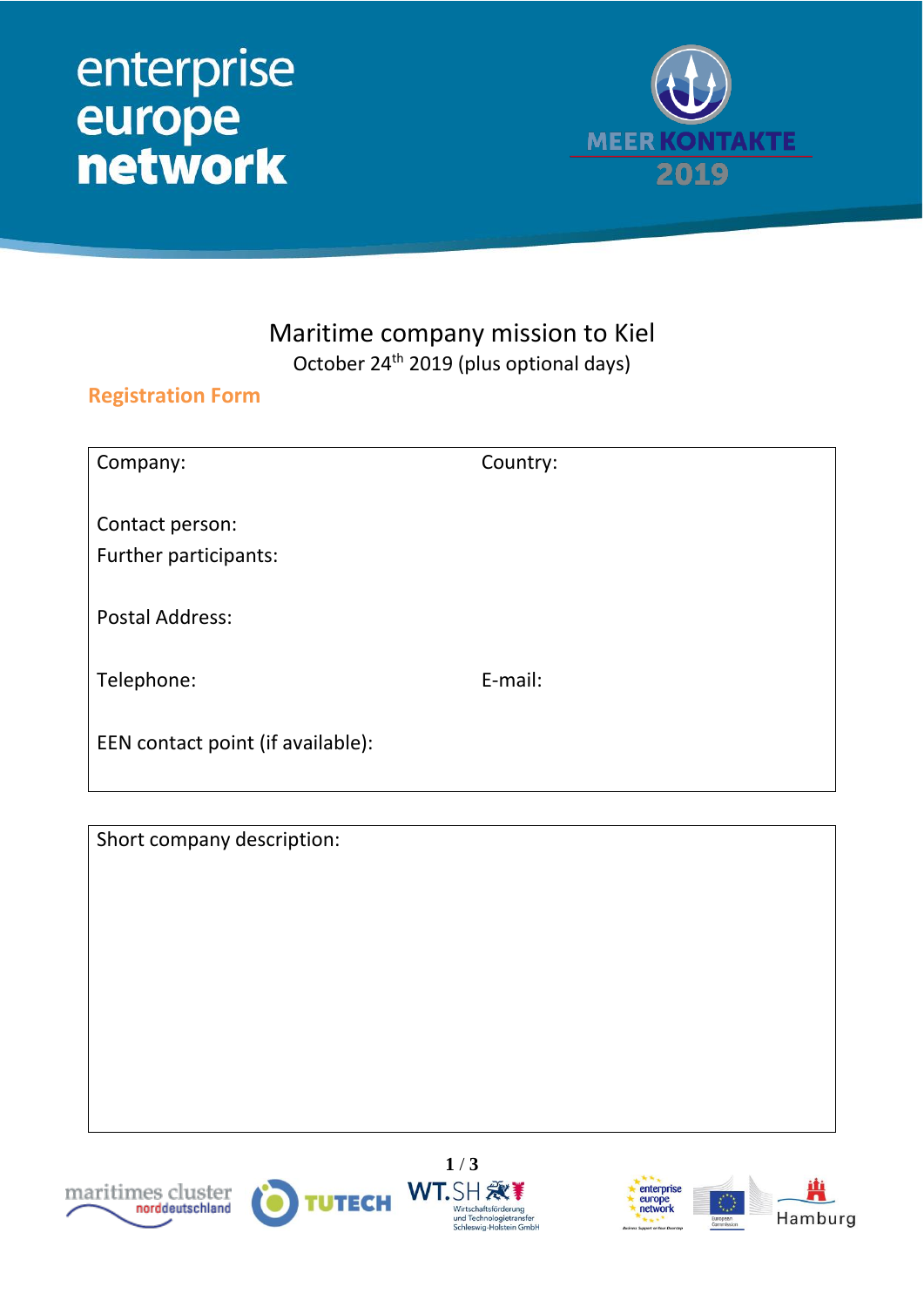# enterprise<br>
europe<br>
network



| Co-operation offer / request:                                                                                                                                                                                                                                                    |
|----------------------------------------------------------------------------------------------------------------------------------------------------------------------------------------------------------------------------------------------------------------------------------|
|                                                                                                                                                                                                                                                                                  |
|                                                                                                                                                                                                                                                                                  |
|                                                                                                                                                                                                                                                                                  |
|                                                                                                                                                                                                                                                                                  |
|                                                                                                                                                                                                                                                                                  |
|                                                                                                                                                                                                                                                                                  |
|                                                                                                                                                                                                                                                                                  |
|                                                                                                                                                                                                                                                                                  |
|                                                                                                                                                                                                                                                                                  |
| Yes, we will attend the networking dinner in Kiel on Wednesday, 23 <sup>rd</sup> October (at own expenses)                                                                                                                                                                       |
| Yes, we will attend the international breakfast at Meerkontakte on Thursday, 24 <sup>th</sup> October, 9:30<br>am to 10:30 am                                                                                                                                                    |
| Yes, we will attend the matchmaking event during Meerkontakte on Thursday, 24 <sup>th</sup> October and<br>will register for the b2b sessions under: http://meer-kontakte2019.talkb2b.net/                                                                                       |
| Yes, we would like to participate in the site visits on the 24 <sup>th</sup> of October in the afternoon                                                                                                                                                                         |
| We prefer to visit (please mark)                                                                                                                                                                                                                                                 |
| German Naval Yards in Kiel<br>$\circ$<br>Zöllner Signal GmbH<br>$\circ$                                                                                                                                                                                                          |
| Kiel University of Applied Sciences<br>$\circ$                                                                                                                                                                                                                                   |
| Yes, we will attend the networking dinner on Thursday, 24 <sup>th</sup> October (at own expenses) <sup>th</sup>                                                                                                                                                                  |
|                                                                                                                                                                                                                                                                                  |
| 2/3                                                                                                                                                                                                                                                                              |
| $\mathbf{r}$<br>WT.SH<br>enterprise<br>maritimes cluster<br><b>TUTECH</b><br>europe<br>norddeutschland<br>network<br>Wirtschaftsförderung<br>Hamburg<br>und Technologietransfer<br>European<br>***<br>Commission<br>Schleswig-Holstein GmbH<br>lusiness Support on Your Doorstep |